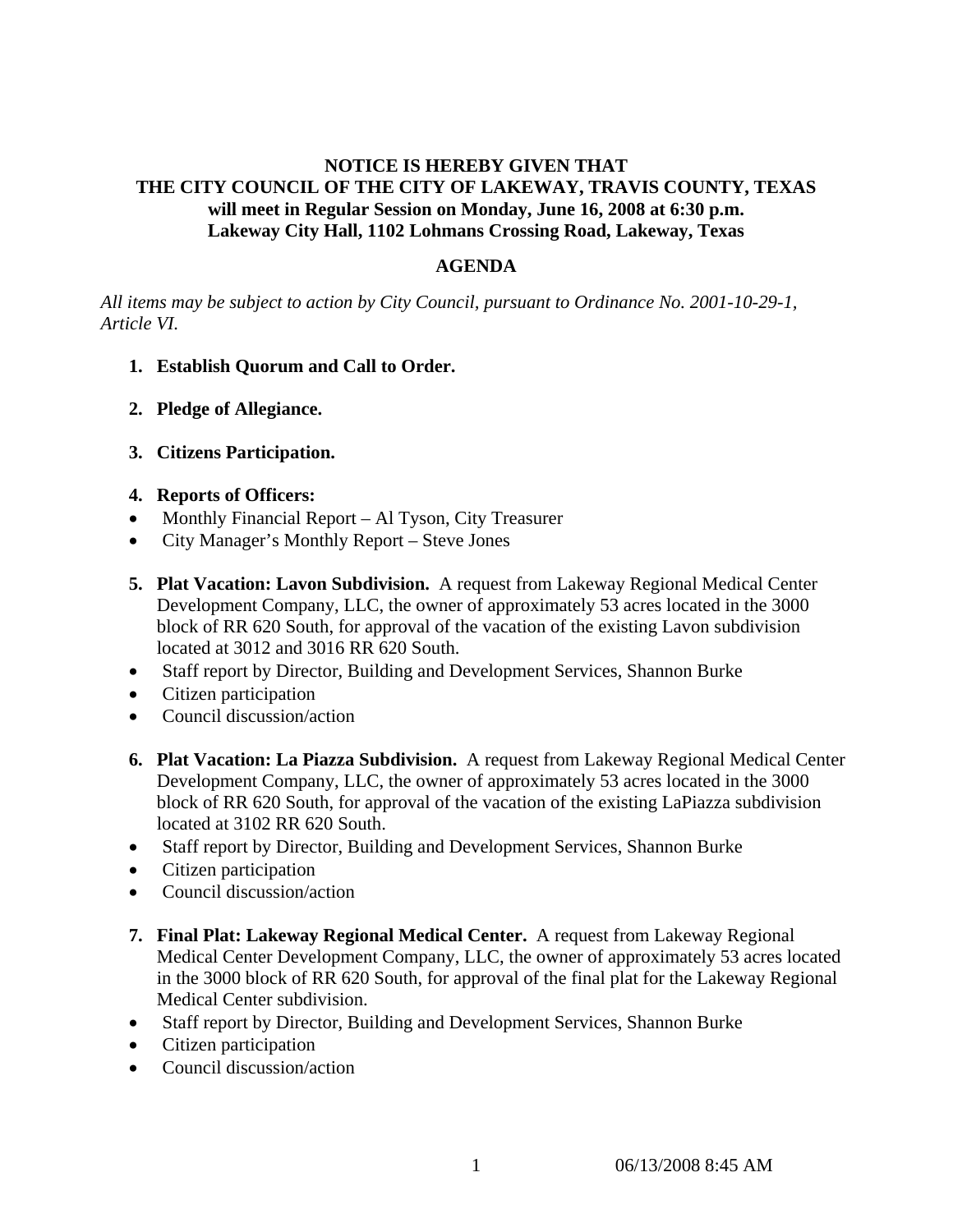- **8. General Development Plan: Tuscan Village.** A request from JH Tuscan Village, LP, the owner of the property located at 1930 Lohmans Crossing Road, for approval of the General Development Plan of the approximately 42-acre Tuscan Village subdivision.
- Staff report by Director, Building and Development Services, Shannon Burke
- Citizen participation
- Council discussion/action
- **9. Approve Resolution 2008-06-16-01,** adopting the City's Annexation Plan pursuant to Section 43.052 of the Texas Local Government Code.
- Staff report by Deputy City Manager Chessie Blanchard
- Citizen participation
- Council discussion/action

## **10. Approve Ordinance 2008-06-16-01, reducing the City's Extraterritorial Jurisdiction**

- Staff report by Deputy City Manager Chessie Blanchard
- Citizen participation
- Council discussion/action

# **11. Approve Resolution 2008-06-16-02, authorizing the filing of a grant application with CAPCOG** for a regional solid waste grant program for City of Lakeway, Texas.

- Staff report by City Manager Steve Jones
- Citizen participation
- Council discussion/action

### **CONSENT AGENDA: All items may be approved by one Council vote. Members of the Council may pull items from the consent agenda for discussion.**

**12. Approve Ordinance 2008-06-16-02,** Amendment No. 10 to the Code of Ethics Ordinance No. 98-02-16-1.

**13. Approve Resolution 2008-06-16-03,** Appointments to Boards and Commissions:

- Gayle Leonard, Parks and Recreation Commission, Chair
- Mike Sekel, Parks and Recreation Commission, Member
- Scott Tracy, Parks and Recreation Commission, Member
- Glenda Foreman, Heritage Commission, Member
- Cynthia Weichsel, Heritage Commission, Member
- Fred Hazen, Heritage Commission, Member

**14. Approve Minutes:** Regular Meeting of May 19, 2008 and Work Session of April 28, 2008.

### **END CONSENT AGENDA**